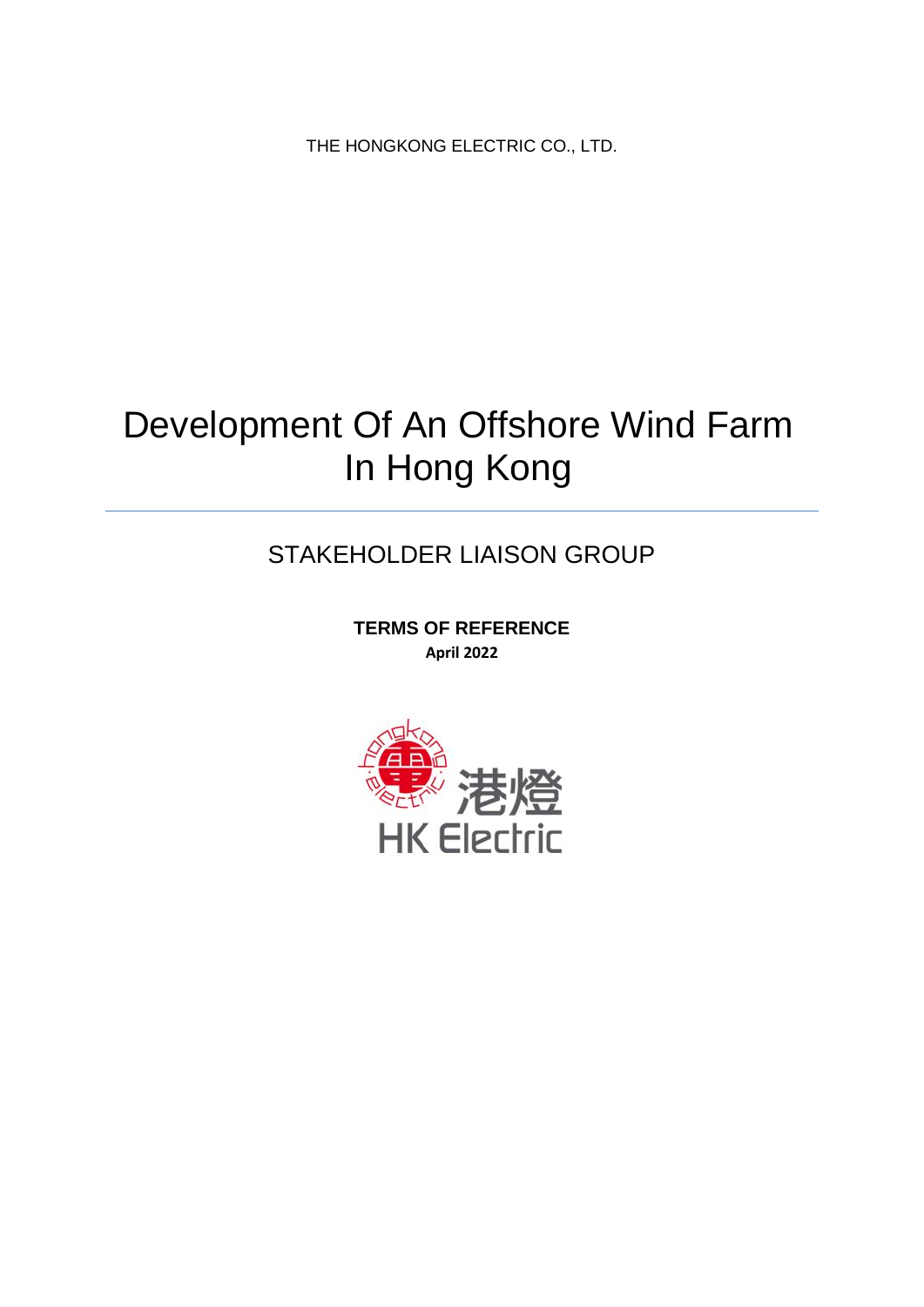

#### **1. BACKGROUND**

The Hongkong Electric Company, Limited (HK Electric) is proposing the development of an offshore wind farm in the Hong Kong Special Administrative Region (Project). This Project is embarked in support of the government policy to develop wider application of renewable energy in Hong Kong.

The proposed offshore wind farm is located around 4km southwest of Lamma Island (Figure 1). A full Environmental Impact Assessment (EIA) of the Project has been completed confirming the environmental acceptance associated with the construction and operation of the offshore wind farm with the originally planned generating capacity of around 100 MW. The EIA Report (Registered Number EIA-177/2009) has formally been approved by the Environmental Protection Department (EPD) on 14 May 2010. An Environmental Permit (EP-394/2010) of the Project was officially granted to HK Electric under the EIA Ordinance on 8 June 2010.

Due to the significant advancements in the technology of offshore wind turbines, the unit capacity of the wind turbines in the market increases significantly associated with larger rotor diameter and overall wind turbine height. Deploying larger wind turbines will significantly reduce the number of turbines and foundations required, and significantly increase the renewable energy generation from the same project area. Consequently, an Application for Variation of an Environmental Permit (VEP) for the proposed offshore wind farm with larger wind turbines and updated generating capacity of around 150 MW has been submitted to EPD. An Environmental Review Report (ERR) in supporting of the VEP has demonstrated no material change to the environmental impact from the proposed changes and confirmed the compliance with the requirements in the *Technical Memorandum on Environmental Impact Assessment Process* (EIAO-TM). In addition, environmental benefits associated with the reduced number of turbines and foundations have also been demonstrated in the ERR, including less change in flow regime, reduction of impact to marine mammals, sea turtles and fisheries, and reduced wastes generated from construction and maintenance activities of the Project.

Pursuant to Clause 2.4 of Environmental Permit, HK Electric is to set up a Stakeholder Liaison Group (SLG) within 6 months upon issuance of the Environmental Permit. The purpose of setting up this SLG is to establish communications between the project proponent and relevant stakeholders, particularly on the environmental aspects of the Project.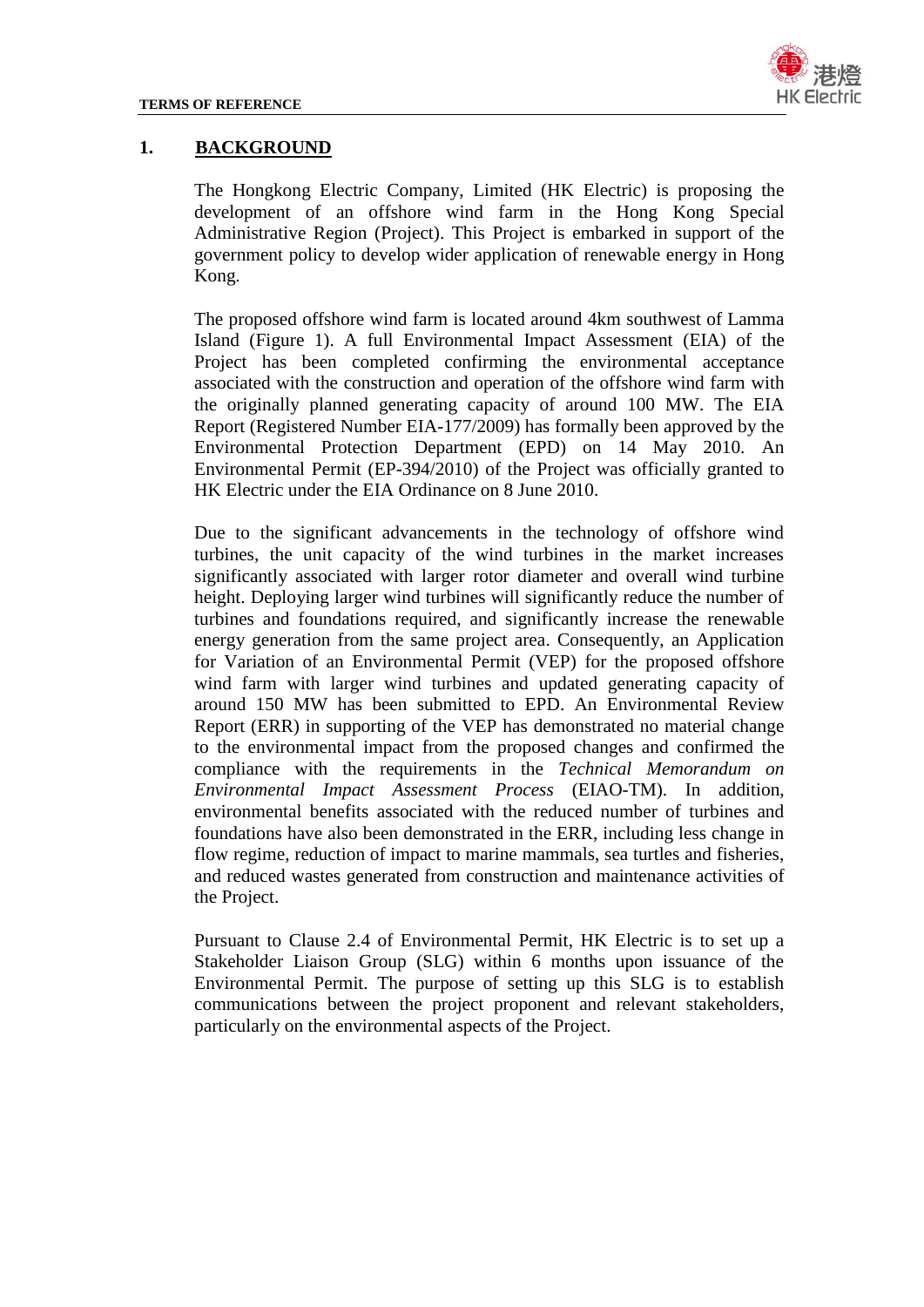



*Figure 1 – Location of the Proposed Offshore Wind Farm in Southwest Lamma*

# **2. SLG OBJECTIVE**

The objective of this SLG is to provide an advisory forum for stakeholders including those related to fishery sector, environmental groups, academia, persons concerned with energy and sustainable development, and the local communities to advise on the design, construction and operation of the proposed Offshore Wind Farm at Southwest Lamma.

## **3. SLG ORGANIZATION STRUCTURE**

The proposed organization structure of the SLG comprises representatives from the following major stakeholders (Figure 2):-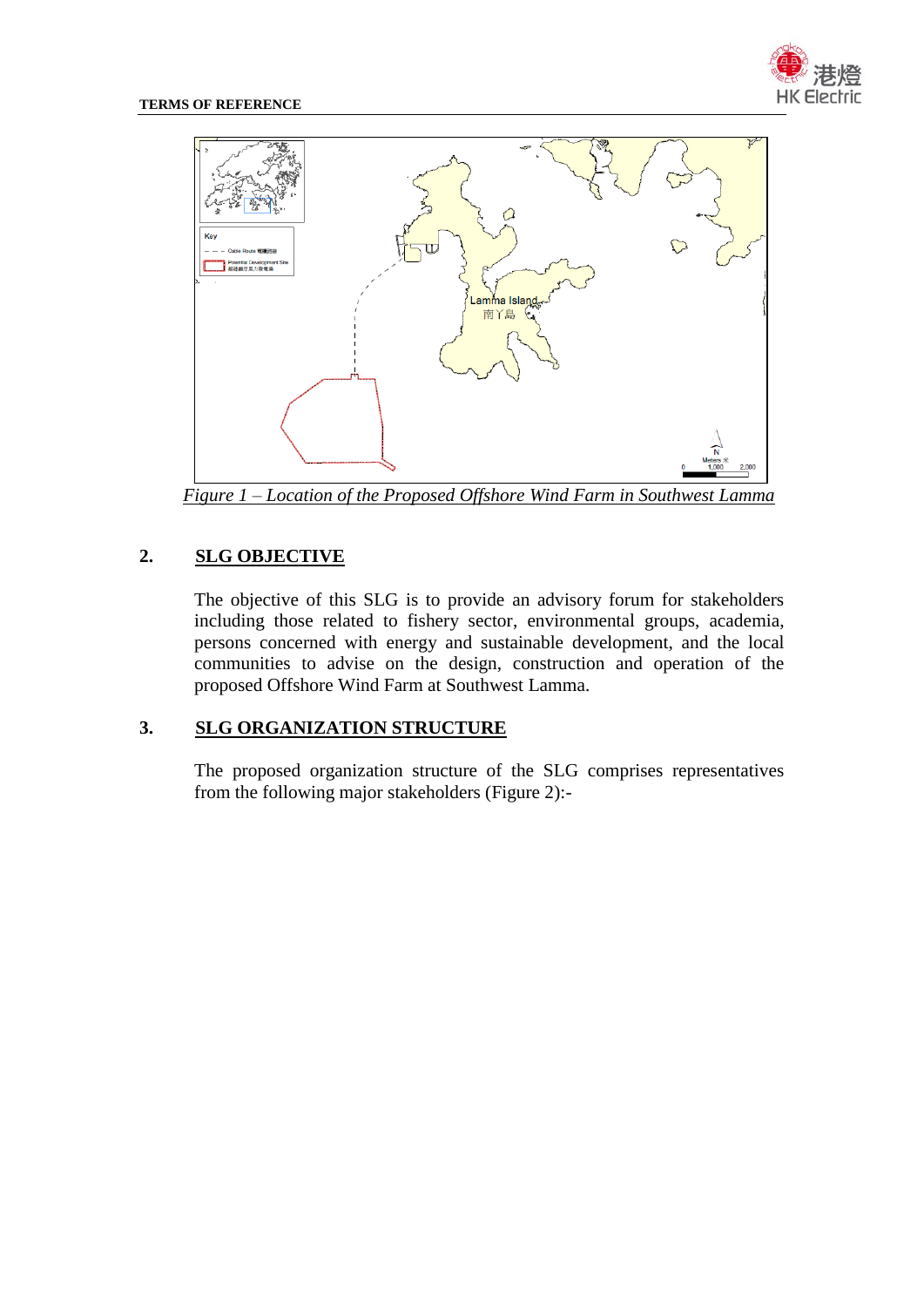



*Figure 2 - Organization Structure of SLG*

The organization structure of the SLG indicated above is not meant to be exhaustive. Representatives from other relevant stakeholder groups could be invited in future on an as-need basis throughout the course of project implementation stages.

#### **4. SLG MEMBERSHIP**

A committee comprising members from HK Electric and external consultants has been set up for reviewing and inviting potential representatives of the SLG. Members will be selected from different functional groups aiming to tap knowledge from the expertise and balance the interests of various stakeholders towards successful development of the Project.

Serving on membership of the SLG is purely on a voluntary basis. Tenure for members serving the SLG will be of 2 years initially.

Membership list for the SLG will be furnished to EPD and the Advisory Council on the Environment (ACE), and views will be taken into account in the membership selection.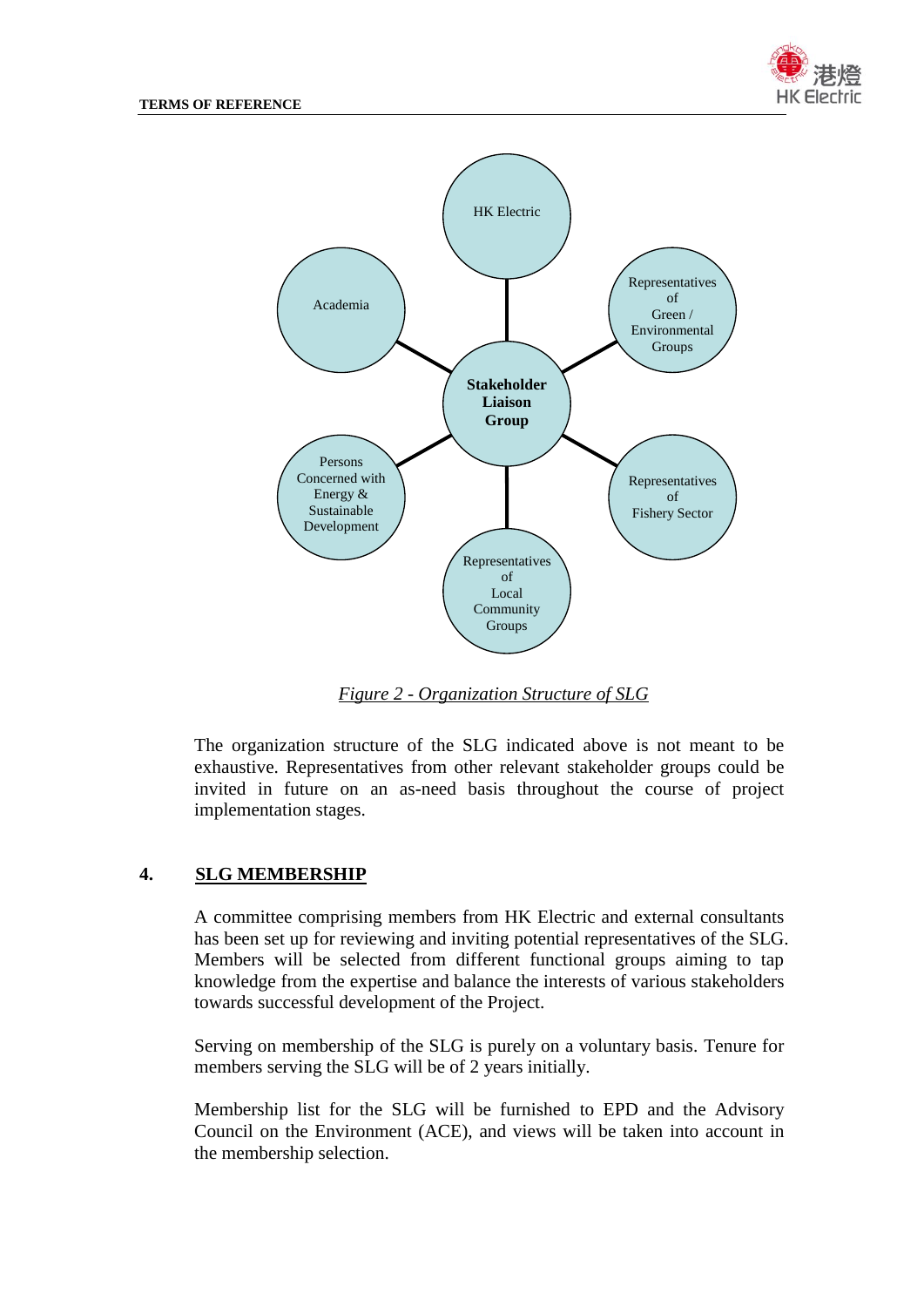

#### **5. SLG OPERATION**

The following operational guidelines are in place to maintain effective functioning of the SLG:

- a. HK Electric will disseminate relevant materials providing background and update to the Project to SLG members before the SLG meetings.
- b. HK Electric will facilitate the organization and functioning of the SLG. HK Electric will appoint a facilitator and their role will be to provide objective facilitation during each SLG meeting. The facilitator will possess focus group facilitating experience so as to ensure the SLG meeting can be conducted smoothly by balancing views from a diversified group of interest parities while encouraging active participation from the floor.
- c. Members participating in the SLG meetings are expected to offer their views in their field of expertise towards the construction and operation of the Project. HK Electric is expected to solicit these views and to review the validity of recommendations proposed at the SLG meetings.
- d. In encountering different views of the SLG members, the facilitator will play a role in conflict resolution whenever necessary with an aim to strive for reaching a consensus oriented solutions where interests from various parties can be balanced.
- e. The frequency of meetings will be based on the projected amount of information available for dissemination to the SLG about the design, construction and operation of the Project. Generally, there will be two meetings each year.
- f. The agenda of each meeting will be determined by HK Electric. SLG members are encouraged to propose topics for discussion in writing.
- g. All meetings will be held in Cantonese language while documents disseminated for the meetings, if any, will be unilingual either in Chinese or English, depending on nature of the document and the language it was initially prepare in. Agenda and minutes of meetings will be prepared in bilingual languages.
- h. Secretarial supports including preparation of meeting agenda, briefing papers, presentation materials, meeting minutes shall be provided by HK Electric.
- i. External consultants may be invited to join the SLG meetings for providing support on specific issues if deemed necessary.
- j. SLG members shall be obliged to: